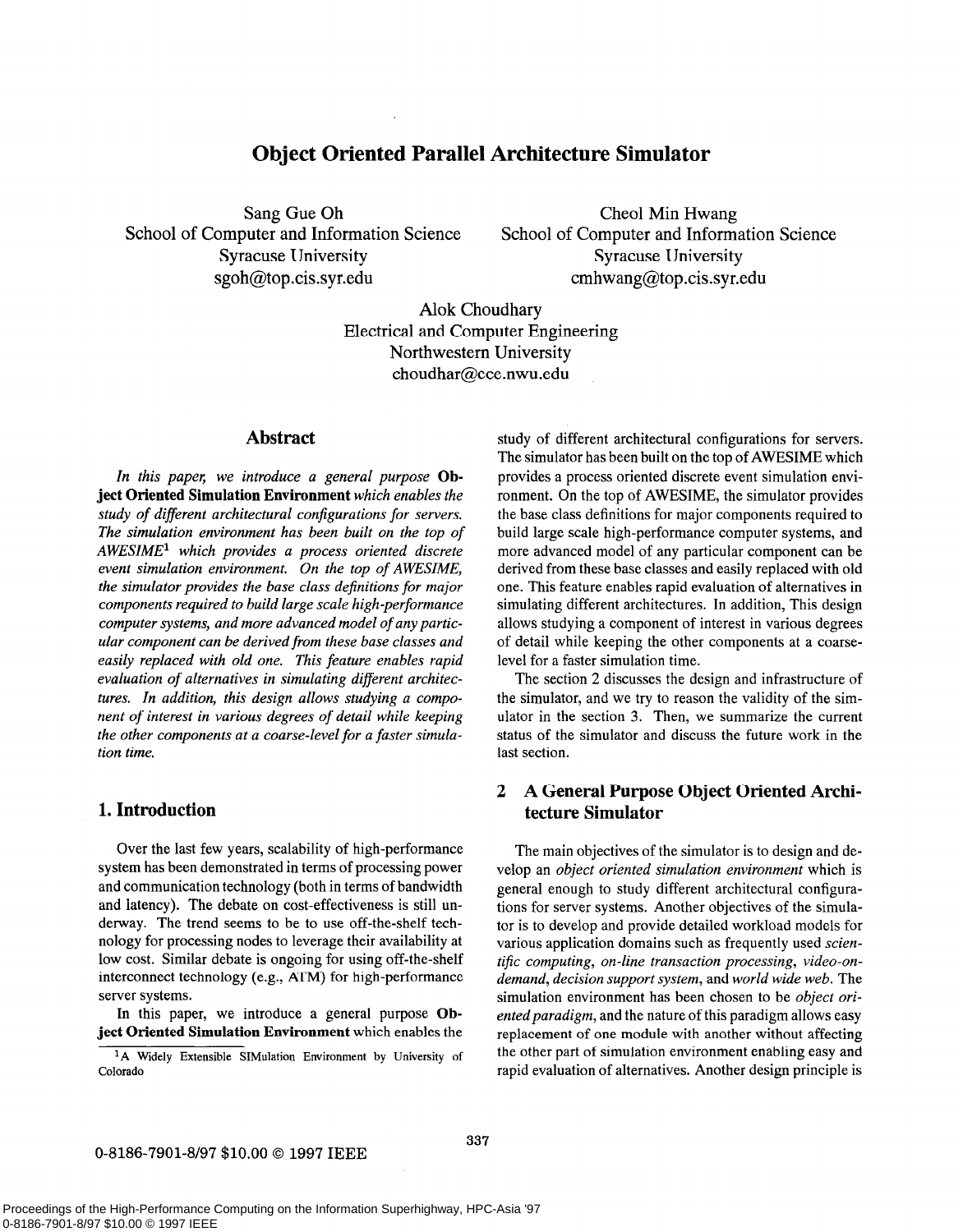to make it general enough to study any single component of the system independently.

# 2.1 AWESIME Library

AWESIME is a library of C++ classes. Objects provided by AWESIME are building blocks for constructing process oriented discrete event simulation. AWESIME is intended to be extensible and its class hierarchy provides a set of functions common to all classes. Furthermore, the class hierarchy is broken into conceptual subclasses or container classes that provide a common set of functions for a particular concept in a simulation system. AWESIME is designed for architectures with a shared address space running some variant of the Unix operating system. A prime goal in the design of AWESIME is portability, necessitating certain assumptions in the underlying memory architecture of the host machine. The AWESIME library creates multiple Unix processes that are ideally mapped into individual processors. The child processors inherit the memory and file configuration of the initial process. Within AWESIME, each Unix process is termed a CPU.[3] As a whole, AWESIME library provides a pseudo parallel programming environment on a single processor system. For more information on AWESIME, readers may refer to A User Guide to AWESIME found at the web site http://esl.cs.colorado.edu/AWEDUDE/awedude.html.

## 2.2 Parallel Architecture Simulator

The simulator is a group of C++ class definitions provided for general architecture simulation on the top of AWESIME library. Due to the nature of object oriented paradigm, it is relatively easy to evaluate different architectural configurations. One such example is evaluating different network topologies. While leaving nodes configurations as they are, users can simulate different topologies such as mesh, ring, hypercube, and so on simply by replacing different network models. This feature also allows users to study a component of interest in various degrees of details while keeping the other components at a coarse-level for a faster simulation time. For instance, users can choose to simulate mesh network topology using hop-by-hop transfer methodology which naturally adopts the current traffic congestion and therefore produces more accurate results. This method may, then, take long simulation time since each packet of network traffic is an active thread which requires expensive context switching to simulate. Alternatively, users can choose to simulate the same network topology using analytic model which computes network latency from the number of hops and the given congestion parameter.[l]. This method gives faster simulation time, and therefore it might not be a bad choice to use this model when network is not the main component of interest. In the following, the major objects defined in the simulator are briefly introduced. For more details, refer to http://www.ece.nwu.edu/sgoh.

## • System Object

System object is basically a container class definition. Its structure imitates a frame of typical MPP system with a number of different slots for CPUs, disks, buses, memories, and network ports. Due to the nature of software, then, the number of slots for each component is not limited to a certain fixed number making this object scalable. With this infrastructure, it is possible to build almost any type of existing stand-alone MPP systems onto it.

## Node Object

Node object is another container class which is like a small version of System object in a sense that Node object itself can be a multiprocessor system. The basic difference between System and Node objects is that Node object has been fixed to have its own bus system for interconnection method while System object can have a variety of different interconnection network topologies. In both objects, local memory, shared memory, and I/O subsystem are all optional depending on what kind of system to be built.

## IOSys Object

As the role of I/O subsystem becomes more and more important, its architecture also becomes more and more complicated everyday, and so it is almost like a computing node with its own powerful processor and large buffer space or even big cache memory. In these days, it is common to dedicate a conventional computing processor as a separate I/O processor to handle incoming I/O requests for optimum performance. This object is designed to be able to model such a complicated I/O subsystem.

## Disk Object

Disk object itself becomes very intelligent in a sense that it can perform various optimization tasks such as disk scheduling for minimum seek latency. The new trend in computer technology even allows peripheral devices such as disks to be directly connected to interconnection network without having controlled by a certain host node.[2] This disk object is designed so that it accommodates even this new technology. Raw disk system may be single disk environment or disk array. One of our disk mechanism objects is based on an analytic model described in [6, 71. The simulator also provide another disk mechanism object which is based on a set of empirical data obtained by tracing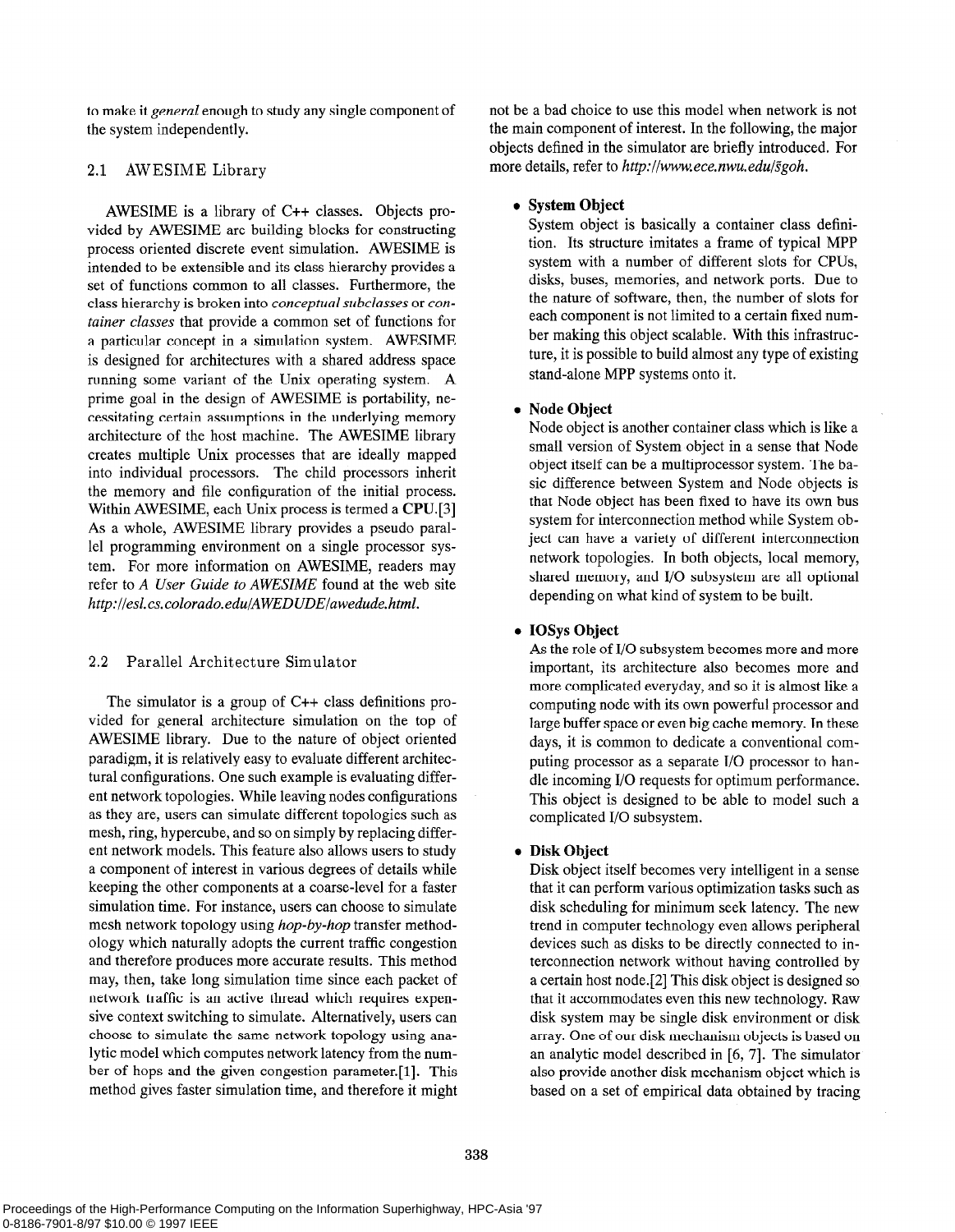actual system's I/O request pattern for a long period of time.

## Network Object

Network object consists of a number of interface units or switches and connections between them. The connection topology depends on each different models. Every well-known network topologies are to be modeled within the simulator. The simulator currently supports topologies such as mesh, ring, hypercube, and Ethernet connections.

## IU Object

Interface Unit includes network interface units (or ports) in each node or disk and switches in network such as MRC. Each different subclass of IU object employs different communication protocols.

### OSKernel Object

Due to the difficulty in modeling software behavior, the functionality of OSKernel object has been kept at minimum level; it currently handles the basic interprocessor communication such as send and recv. Collective interprocessor communications such as broadcast and accumulate are separately provided by Library object.

### FileSys Object

FileSys Object handles file system related calls such as read and write. It currently implements a basic striping parallel file system and distributed file system.

#### Message Object

Message object carries actual data through the network and each smallest communication unit is represented as an active thread. This thread-based simulation is the main feature that enables the simulator to achieve pseudo-parallelism on a single processor environment.

## Workload Object

Different application domains have different characteristics of workload from each others, and these differences may have a great deal of impact on server machine design in terms of both hardware and software architecture. The simulator provides workload models for each major application area which demonstrates a unique characteristics such as scientific application, OLTP, VOD, and WWW.

#### e Processor and Memory Object

Both Processor and Memory objects are currently primitive in terms of their functionalities; they just consume the given amount of simulation time. Their

| Routing Technique      | <b>Analytic Model</b> | Simulator |
|------------------------|-----------------------|-----------|
| <b>Basic Switching</b> | 4543                  | 4380.86   |
| Store-and-forward      | 2003                  | 1958.53   |
| Cut-though             | 1625                  | 1621.76   |

| Table 1. Basic Communication Operation             |
|----------------------------------------------------|
| (Time Unit : clock tick, Message Size : 500 bytes) |

(Note: These experiments were done to validate the simulator using a single message without any interference from any other messages.)

| Data Size | Analytic Model | Simulator  |  |
|-----------|----------------|------------|--|
| 1 KB      | 1148269.70     | 1149119.18 |  |
| $2$ KB    | 1172164.62     | 1173548.27 |  |
| 4 KB      | 1219954.47     | 1221408.40 |  |
| 8 KB      | 1169773.70     | 1168452.97 |  |

Table 2. Local I/O Operation (Time Unit : clock tick)

(Note: Like basic communication experiments, these experiments were also performed within an isolated environment for the purpose of validation.)

> major influence over simulation is implementing mutually exclusive access on shared critical sections.

# 3 Validation

In this section, we try to reason out the validity of the simulator. First, we isolated and analyzed two major lines of operations: basic interprocessor communication and local I/O. Then, we simulated these operations on our modeled system which consists of 16 nodes connected via  $4 \times 4$ mesh interconnection network. Due to the space restriction, however, we omit these sections and presents only their results in the table 1 and 2. The analysis of these operations basically adopted techniques described in [5]. Assuming the soundness of these two basic lines of operation, then, we simulated more realistic workload, matrix multiplication. We first asymptotically analyzed GAXPY algorithm for matrix multiplication and simulated matrix multiplication workload based on GAXPY algorithm. The following sections present the analysis of the algorithm and the simulation result. We will try to clarify all the assumptions made for each operation in order to avoid possible misinterpretation.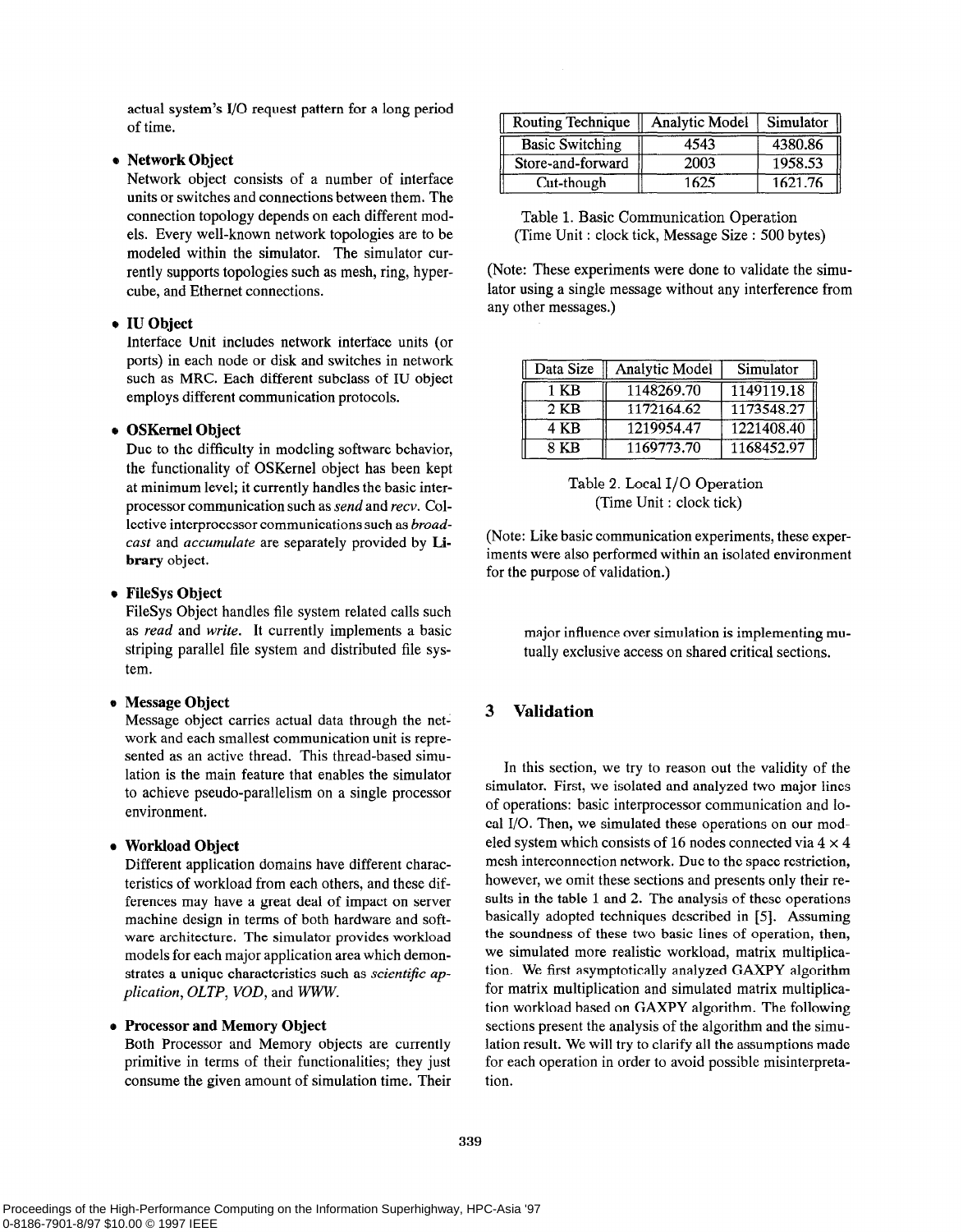### 3.1 Simple Analysis of GAXPY Algorithm for Matrix Multiplication

Let A, B, and C be  $n \times n$  matrices such that  $C = A \times B$ . Then, the GAXPY algorithm for computing  $C = A \times B$  is

$$
c_j = \sum_{k=1}^{n} b_{kj} a_k, j = 1 : n
$$
 (1)

The algorithm indicates that, in order to compute the  $j<sup>th</sup>$ column of C, the  $j<sup>th</sup>$  column of B and all columns of A are needed. Then, assuming  $n$  be a multiple of  $p$ , equation 1 can be rewritten as a sum of  $p$  partial sums as follows

$$
c_j = \sum_{k=1}^{\frac{n}{p}} b_{kj} a_k + \sum_{k=\frac{n}{p}+1}^{\frac{2n}{p}} b_{kj} a_k + \dots
$$
  
+ 
$$
\sum_{k=(p-1)\times\frac{n}{p}+1}^n b_{kj} a_k, j = 1 : n \qquad (2)
$$

Each partial sum  $\sum_{kj} a_k$  returns an intermediate vector, and each vector is a linear combination of  $\frac{n}{n}$  columns of A and  $\frac{n}{n}$  elements of a column j of B. These intermediate vectors are then added to produce the  $j<sup>th</sup>$  column of matrix C. The entire matrix  $C$  can be computed by repeating this process  $n$  times. Assuming that  $p$  processors be available, then, these  $p$  partial sums can be computed in parallel. The following pseudo code represents the partial sum process on each processor:

$$
do j = 1 to n
$$
  
\n
$$
do i = 1 to \frac{n}{p}
$$
  
\n
$$
do k = 1 to n
$$
  
\n
$$
temp(j, i) = temp(j, i) + a(k, i) \times b(i, j)
$$
 (a)  
\nend do  
\nend do  
\nglobal sum on temp(*n*, *j*) (b)  
\nend do

Let  $F$  be the cost for one floating point operation and  $W$ be the cost for memory access of one word. Assuming no I/O operation(That is, incore computation), we can estimate the performance of the algorithm by approximating each operation. In step  $(a)$ , the computation requires one floating point multiplication, one floating point addition, and seven one-word memory accesses. Hence, through out the computation, the step (a) costs  $\frac{n^3(2F+7W)}{p}$  time units. In step (b), an interprocessor communication operation takes place during which a column of size  $n$  with partial sum is allto-all broadcasted. Let the cost of this communication be the function of m and p where m is the size of matrix in number of bytes. After the all-to-all broadcast, there will be  $n \times p$  floating point additions to produce a column of resulting matrix  $C$ , and this step is repeated for each column of matrix C. Hence, this step costs  $nF(m, p) + pn^2(F + W)$ time units overall.

$$
T_G = n^2 F(\frac{2n}{p} + p) + n^2 W(\frac{4n}{p} + p) + nF(m, p)
$$
\n(3)

Now, the broadcasting algorithm depends on the underlying network topology. For this analysis, we assume  $q \times r$ 2-D mesh interconnection network with end-around connection where  $p = q \times r$ , and a simple dimensional broadcasting algorithm described in [5]. In this algorithm, all-toall broadcasting takes place in two phases. In the first phase, each node broadcasts the message of size  $m$  along the X dimension taking  $(q-1)(t_{mp}+t_{ce}+(t_h+m/bw)\times 2+t_i)$ time units, and then the message of size  $qm$  along the Y dimension in the second phase taking  $(r - 1)(t_{mp} + t_{ce} +$  $(t_h + qm/bw) \times 2 + t_i$  time units.[5] We now have:

$$
F(m, p) = (q + r - 2)(t_{ce} + 2t_h) +
$$
  

$$
(qr - 1)(\frac{m}{t_{mp}} + \frac{m}{t_i} + \frac{2m}{bw})
$$
 (4)

and we can rewrite the equation 3 as follows:

$$
T_G = n^2 F(\frac{2n}{p} + p) + n^2 W(\frac{4n}{p} + p) + n(q+r-2)(t_{ce} + 2t_h) + n(qr-1)(\frac{m}{t_{mp}} + \frac{m}{t_i} + \frac{2m}{bw})
$$
 (5)

## 3.2 Simulation of GAXPY Algorithm for Matrix Multiplication

We have developed a simple workload for matrix multiplication based on GAXPY algorithm described in the previous section and run simulations to see if the simulator behaves as analyzed. In this simulation, we have simplified the cost of floating point operation and memory access so that these operations have constant costs.<sup>2</sup>

We have varied the number of processors from 4 to 32 nodes and the sizes of matrix that we have simulated are 256 and  $512 \times 512$ . For matrix multiplication of size 256, the size of message broadcasted is  $256 \times 4 = 1024$  bytes and  $512 \times 4 = 2048$  bytes for matrix multiplication of size  $512 \times 512$ . The result of these simulations and analysis are

<sup>2</sup>Due to the space restriction, we have omitted some sections which include terms and parameter set. For the extended paper, send mail to sgoh@top.cis.syr.edu.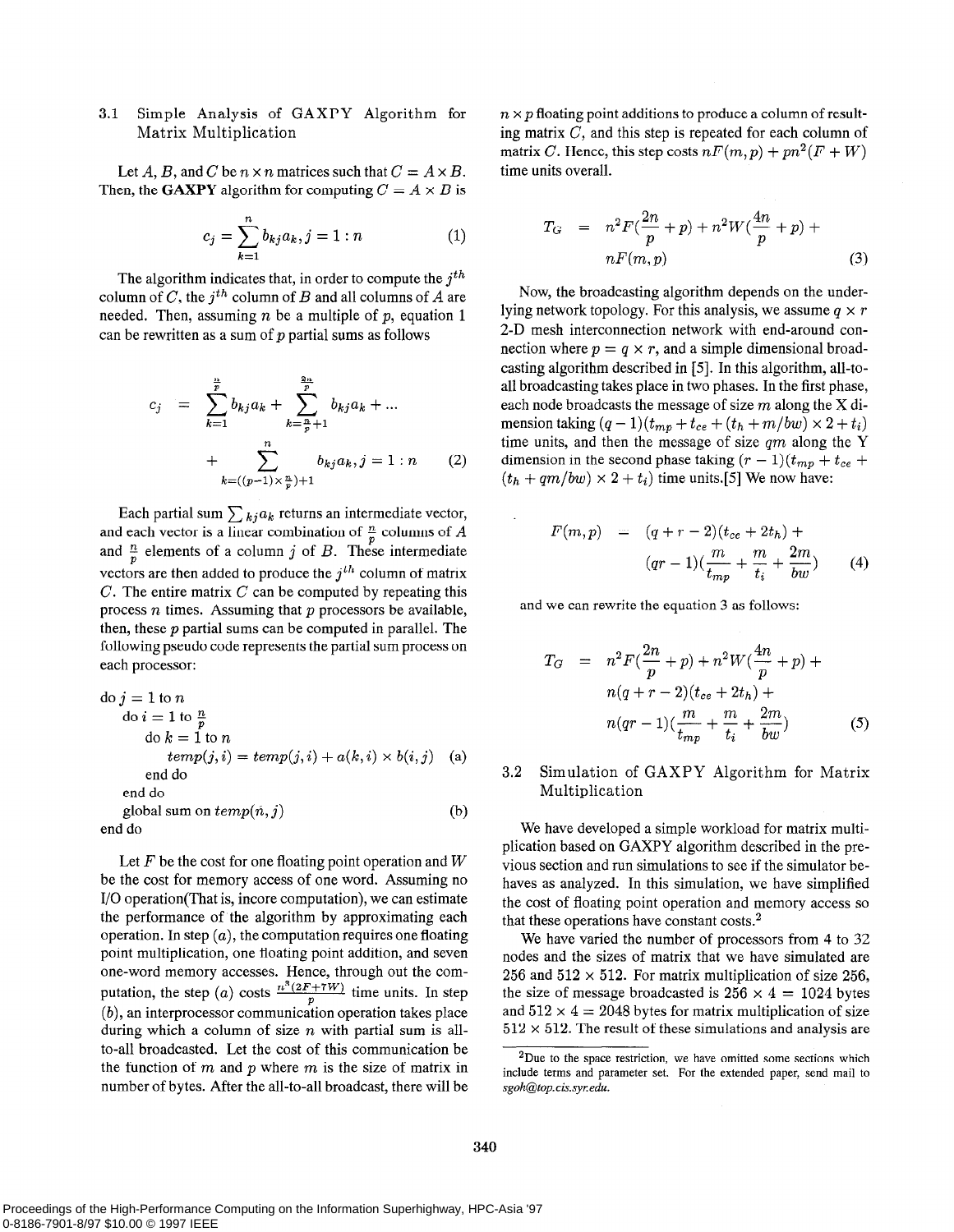| Size             | 4 nodes  | 8 nodes | $16$ nodes | $\pm$ 32 nodes |
|------------------|----------|---------|------------|----------------|
| $256 \times 256$ | 1347.55  | 828.64  | 734.40     | 1017.78        |
| $512 \times 512$ | 10423.11 | 5830.61 | 4195.10    | 4698.95        |

Table 3. Matrix Multiplication Result (Analyzed Estimation, Time unit = msec)

| Size             | 4 nodes  | 8 nodes | 16 nodes | $\pm$ 32 nodes |
|------------------|----------|---------|----------|----------------|
| $256 \times 256$ | 1772.21  | 1038.36 | 833.74   | 1056.10        |
| $512 \times 512$ | 13799.20 | 7508.10 | 5011.63  | 5061.69        |

Table 4. Matrix Multiplication Result (Simulation Result, Time unit = msec)

shown in table 3 and corresponding analytic estimation in table 4. The graph representations of corresponding results are depicted in figure 1 and figure 2, respectively.

There are differences between analyzed estimation and simulation result shown in the table 3 and table 4. This is mainly because the GAXPY algorithm for matrix multiplication is asymptotically analyzed considering the costs of computations within the inner most loop while other auxiliary computations are also implemented in the simulation workload. The scale of this difference then depends upon the set of parameters fed into the simulator and, since the cost of floating point operation assumed is relatively small compared to that of other operations, the difference in this simulation is relatively large.

Up to 16 processors, the turnaround time of matrix multiplication decreases as the number of processors increases; the cost of matrix multiplication with 32 processors is then



Figure 1. Matrix Multiplication Result (Analyzed Estimation, Time unit = msec)



Figure 2. Matrix Multiplication Result (Simulation Result, Time unit = msec)



Figure 3. Comparison between Computation and Communication Time (Matrix Size =  $256 \times 256$ , Time unit = msec)

higher than that with 16 processors. This is because the cost of interprocessor communication increases as the number of processors increases and there is a saturation point somewhere in between 16 processor configuration and 32 processor. The costs of separate computation and communication are shown in the table 5 and table 6.

Except for the differences in absolute figures, then, we can observe the matching patterns between analyzed estimation and simulation result in terms of their ratios. The graph in the figure 4 takes the computation time on 4 processor configuration as the unit time and shows the reduction ratios in computation time as the number of processors increases. According to analyzed estimation, 46.9% of reduction in computation time is expected on 8 processor configuration, 67.4% on 16 processors, and 71.4% on 32 processors for matrix of size  $256 \times 256$ , and  $48.5\%$ ,  $71.1\%$ , and  $79.4\%$ for matrix of size  $512 \times 512$ . The reason why the reduction ratio is not 50% when the number of processors is doubled is of course due to the portion of computation which can not